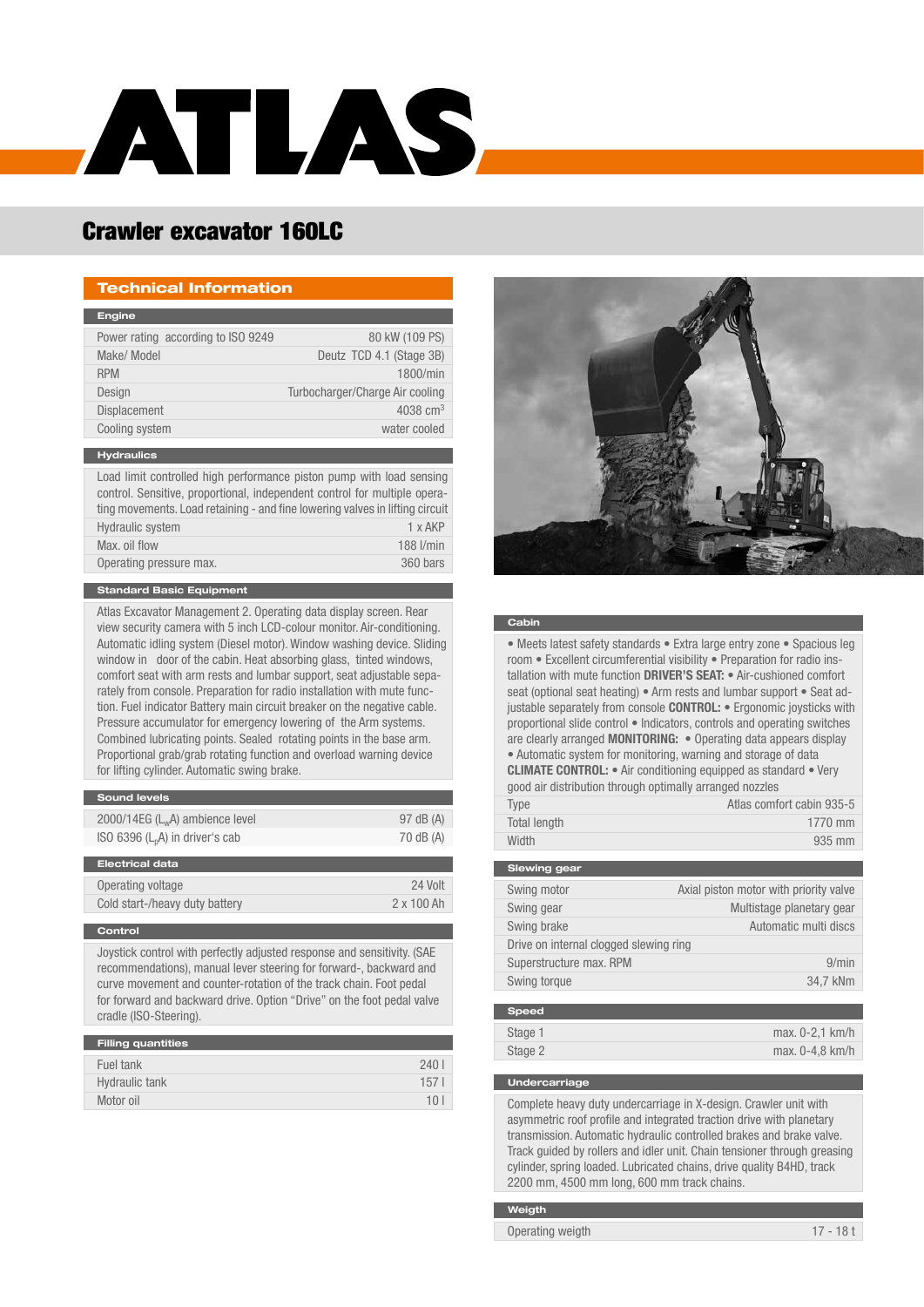

# Main dimensions

160LC Transport postion



| А            | <b>TRANSPORT HEIGHT</b>                                                 | B. | <b>TRANSPORT LENGTH</b>                                                |
|--------------|-------------------------------------------------------------------------|----|------------------------------------------------------------------------|
|              | Adjustable boom, 1,95 m (C3.41), 2,94 m (C346), 2,50 m (D33)  3,00 m    |    | Adjustable boom, 1,95 m (C3.41), 2,94 m (C346), 2,50 m (D35)  7,65 m   |
|              | Adjustable boom, 1,95 m (C3.41), 2,94 m (C346), 3,06 m (D331)  3,10 m   |    | Adjustable boom, 1,95 m (C3.41), 2,94 m (C346), 3,06 m (D331)  7,65 m  |
|              | Adjustable boom, 1,95 m (C3.41), 2,94 m (C346), 3,55 m (D35)  3,00 m    |    | Adjustable boom, 1,95 m (C3.41), 2,94 m (C346), 3,55 m (D35)  7,75 m   |
|              | Adjustable boom, 1,95 m (C3.41), 3,58 m (C346.1), 2,50 m (D33)  3,10 m  |    | Adjustable boom, 1,95 m (C3.41), 3,58 m (C346.1), 2,50 m (D33)  8,05 m |
|              | Adjustable boom, 1,95 m (C3.41), 3,58 m (C346.1), 3,06 m (D331)  3,10 m |    | Adjustable boom, 1,95 m (C3.41), 3,58 m (C346.1), 3,06 m (D331) 8,20 m |
|              |                                                                         |    |                                                                        |
|              |                                                                         |    |                                                                        |
|              |                                                                         |    |                                                                        |
| $\mathbb{C}$ | <b>TRANSPORT WIDTH WHEEL</b><br><b>BASE 2.20 m</b>                      | F. | $4.50$ m<br><b>RANGE</b>                                               |
|              |                                                                         | G  |                                                                        |
| D            |                                                                         | H  |                                                                        |
| E.           |                                                                         | п. |                                                                        |

| <b>TRANSPORT LENGTH</b>                                               |
|-----------------------------------------------------------------------|
| Adjustable boom, 1,95 m (C3.41), 2,94 m (C346), 2,50 m (D35)  7,65 m  |
| Adjustable boom, 1,95 m (C3.41), 2,94 m (C346), 3,06 m (D331)  7,65 m |
| Adjustable boom, 1,95 m (C3.41), 2,94 m (C346), 3,55 m (D35)  7,75 m  |
| Adjustable boom, 1,95 m (C3.41), 3,58 m (C346.1), 2,50 m (D33) 8,05 m |
| Adjustable boom, 1,95 m (C3.41), 3,58 m (C346.1), 3,06 m (D331)8,20 m |
|                                                                       |
|                                                                       |
|                                                                       |

| <b>RANGE</b> | 4.50 m |
|--------------|--------|
|              |        |
|              |        |
|              |        |

Design changes reserved, data not binding. Devices comply with the new European safety regulations.

# Equipment

| <b>Basic unit</b>    |                                                                                                                                                                                                                        |  |  |
|----------------------|------------------------------------------------------------------------------------------------------------------------------------------------------------------------------------------------------------------------|--|--|
| A 3.82               | ATLAS-Hydraulic-Crawler excavator 160LC with continu-<br>ously rotating uppercarriage and two lifting cylinders,<br>ATLAS-Kabine 935, air conditioner, swing radius 1980<br>mm, track 2200 mm, track chain 600 mm wide |  |  |
|                      | <b>Undercarriage Variants</b>                                                                                                                                                                                          |  |  |
| 6103303              | Track 2000 mm, Overall Length 4500 mm B4HD-Drive<br>parts                                                                                                                                                              |  |  |
|                      | <b>Undercarriage Variants</b>                                                                                                                                                                                          |  |  |
| 6051193              | Track 2,200 mm, Overall Length 5,000 mm B4HD-Drive<br>parts                                                                                                                                                            |  |  |
| <b>Boom variants</b> |                                                                                                                                                                                                                        |  |  |
| C.3.3.M              | Monoblock boom, one stick cylinder, Length 4220 mm                                                                                                                                                                     |  |  |
| $C.3.3 M$ G          | Monoblock boom straight with, stick cylinder, length<br>4.300 mm                                                                                                                                                       |  |  |
| C.3.41               | Adjustable boom: Base boom, adjusting cylinder, hose rup-<br>ture safety, incl. hydraulic mounting kit, suitable for C 346                                                                                             |  |  |
| C.346                | Boom, one stick cylinder, suitable for C 3.41, Length 2940<br>mm                                                                                                                                                       |  |  |
| C.346.1              | Boom, one stick cylinder, suitable for C 3.41, Length 3575<br>mm                                                                                                                                                       |  |  |
| C.346.2              | Boom, one stick cylinder, suitable for C 3.41, Length 4075<br>mm                                                                                                                                                       |  |  |

| <b>Stick</b> |                                                   |
|--------------|---------------------------------------------------|
| D 32         | Stick, length 1960 mm,<br>for Monoblock- and Boom |
| D 33         | Stick, length 2500 mm,<br>for Monoblock- and Boom |
| D 331        | Stick, length 3060 mm, for adjustable boom        |
| D 35         | Stick, length 3550 mm, for adjustable boom        |
|              |                                                   |

Bucket cylinder

F 31 Bucket cylinder, with bucket linkage

| <b>Attachments</b> |                            |                        |               |  |  |  |  |  |  |  |  |  |
|--------------------|----------------------------|------------------------|---------------|--|--|--|--|--|--|--|--|--|
|                    |                            | Capacity (SAE)         | Cutting width |  |  |  |  |  |  |  |  |  |
| F415               | <b>Bucket</b>              | $0.67 \text{ m}^3$     | 850 mm        |  |  |  |  |  |  |  |  |  |
| F418               | <b>Bucket</b>              | $1.12 \text{ m}^3$     | 1300 mm       |  |  |  |  |  |  |  |  |  |
| G 644              | <b>Trenching</b><br>bucket | $0.56 \; \mathrm{m}^3$ | 2000 mm       |  |  |  |  |  |  |  |  |  |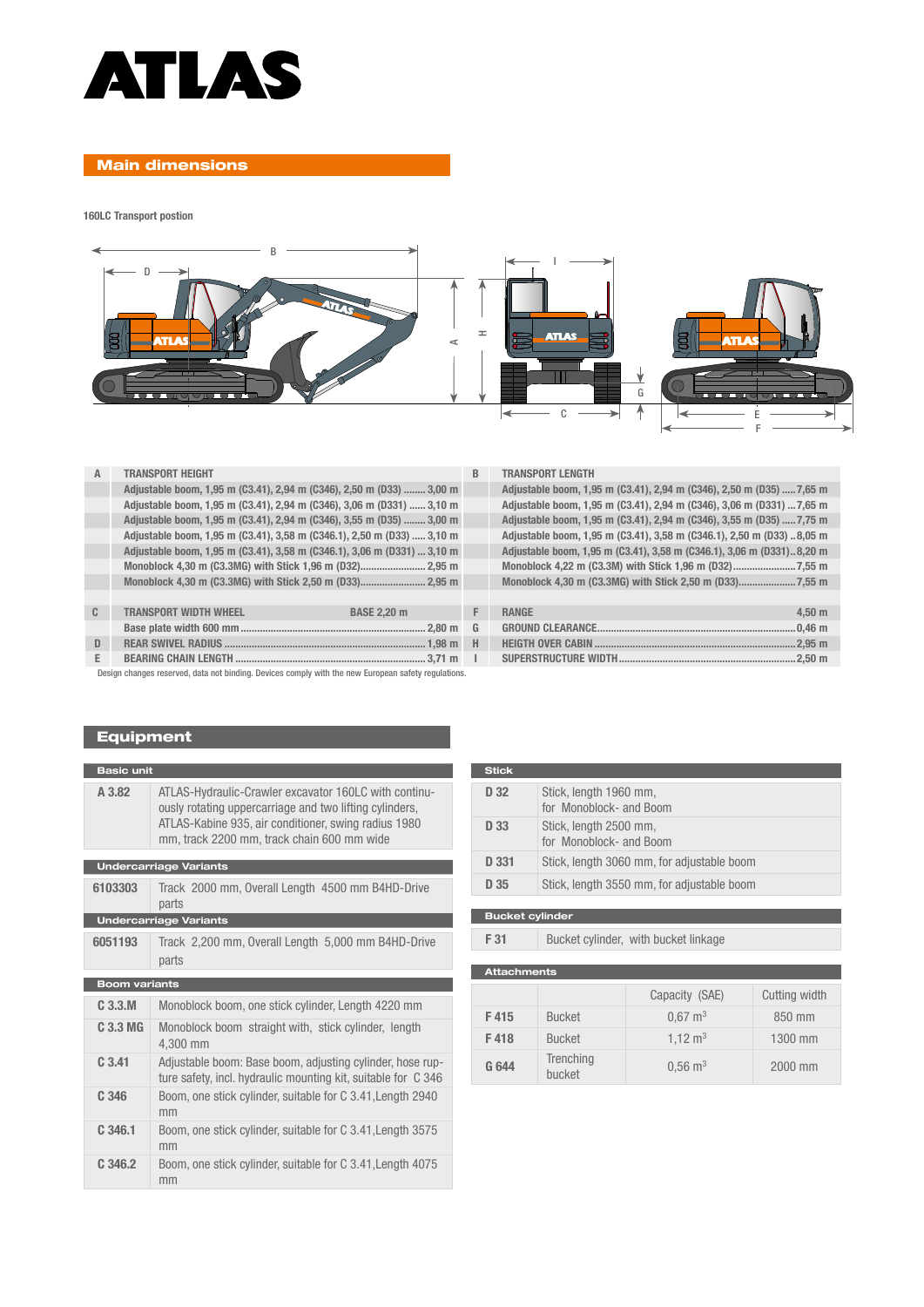# Working ranges Monoblock boom **Equipment**



## Working ranges adjustable boom



| Stick D2 32 Length 1960 mm                   |                       |    |      |  |  |  |  |  |  |  |  |
|----------------------------------------------|-----------------------|----|------|--|--|--|--|--|--|--|--|
| Equipment: A 3.82, C 3.3MG, D 32, F31, F 415 |                       |    |      |  |  |  |  |  |  |  |  |
| $\overline{A}$                               | Max. lifting height   | mm | 8200 |  |  |  |  |  |  |  |  |
| B                                            | Max. dump heigth      | mm | 5460 |  |  |  |  |  |  |  |  |
| C                                            | Max. Digging depth    | mm | 4570 |  |  |  |  |  |  |  |  |
| $\Box$                                       | Max. reach            | mm | 8000 |  |  |  |  |  |  |  |  |
|                                              | <b>Breakout force</b> | kN | 106  |  |  |  |  |  |  |  |  |
|                                              | Tear-out force        | kN | 64   |  |  |  |  |  |  |  |  |

| Stick D 33 - Length 2500 mm                  |                       |    |      |  |  |  |  |  |  |  |
|----------------------------------------------|-----------------------|----|------|--|--|--|--|--|--|--|
| Equipment: A 3.82, C 3.3MG, D 33, F31, F 415 |                       |    |      |  |  |  |  |  |  |  |
| $\overline{A}$                               | Max. lifting height   | mm | 8560 |  |  |  |  |  |  |  |
| B                                            | Max. dump heigth      | mm | 5810 |  |  |  |  |  |  |  |
| C                                            | Max. Digging depth    | mm | 5110 |  |  |  |  |  |  |  |
| D                                            | Max. reach            | mm | 8520 |  |  |  |  |  |  |  |
|                                              | <b>Breakout force</b> | kN | 106  |  |  |  |  |  |  |  |
|                                              | Tear-out force        | kN | 55   |  |  |  |  |  |  |  |

| <b>Stick D 33 - Length 2500 mm</b>           |                       |    |      |  |  |  |  |  |  |  |
|----------------------------------------------|-----------------------|----|------|--|--|--|--|--|--|--|
| Equipment: A 3.82, C 346.1, D 33, F31, F 415 |                       |    |      |  |  |  |  |  |  |  |
| A                                            | Max. lifting height   | mm | 9800 |  |  |  |  |  |  |  |
| B                                            | Max. dump heigth      | mm | 7040 |  |  |  |  |  |  |  |
| C                                            | Max. Digging depth    | mm | 6040 |  |  |  |  |  |  |  |
| D                                            | Max. reach            | mm | 9360 |  |  |  |  |  |  |  |
|                                              | <b>Breakout force</b> | kN | 106  |  |  |  |  |  |  |  |
|                                              | Tear-out force        | kN | 64   |  |  |  |  |  |  |  |

| <b>Stick D 331 - Length 3060 mm</b>           |                       |    |       |  |  |  |  |  |  |  |  |
|-----------------------------------------------|-----------------------|----|-------|--|--|--|--|--|--|--|--|
| Equipment: A 3.82, C 346.1, D 331, F31, F 415 |                       |    |       |  |  |  |  |  |  |  |  |
| $\overline{A}$                                | Max. lifting height   | mm | 10120 |  |  |  |  |  |  |  |  |
| <sub>B</sub>                                  | Max. dump heigth      | mm | 7350  |  |  |  |  |  |  |  |  |
| C                                             | Max. Digging depth    | mm | 6520  |  |  |  |  |  |  |  |  |
| $\Box$                                        | Max. reach            | mm | 9810  |  |  |  |  |  |  |  |  |
|                                               | <b>Breakout force</b> | kN | 106   |  |  |  |  |  |  |  |  |
|                                               | Tear-out force        | kN | 46    |  |  |  |  |  |  |  |  |
|                                               |                       |    |       |  |  |  |  |  |  |  |  |

| <b>Stick D 35 - Length 3550 mm</b>           |                       |    |       |  |  |  |  |  |  |  |  |
|----------------------------------------------|-----------------------|----|-------|--|--|--|--|--|--|--|--|
| Equipment: A 3.82, C 346.1, D 35, F31, F 415 |                       |    |       |  |  |  |  |  |  |  |  |
| A                                            | Max. lifting height   | mm | 10310 |  |  |  |  |  |  |  |  |
| B                                            | Max. dump heigth      | mm | 7550  |  |  |  |  |  |  |  |  |
| C                                            | Max. Digging depth    | mm | 7020  |  |  |  |  |  |  |  |  |
| D                                            | Max. reach            | mm | 10260 |  |  |  |  |  |  |  |  |
|                                              | <b>Breakout force</b> | kN | 106   |  |  |  |  |  |  |  |  |
|                                              | Tear-out force        | kN | 46    |  |  |  |  |  |  |  |  |
|                                              |                       |    |       |  |  |  |  |  |  |  |  |